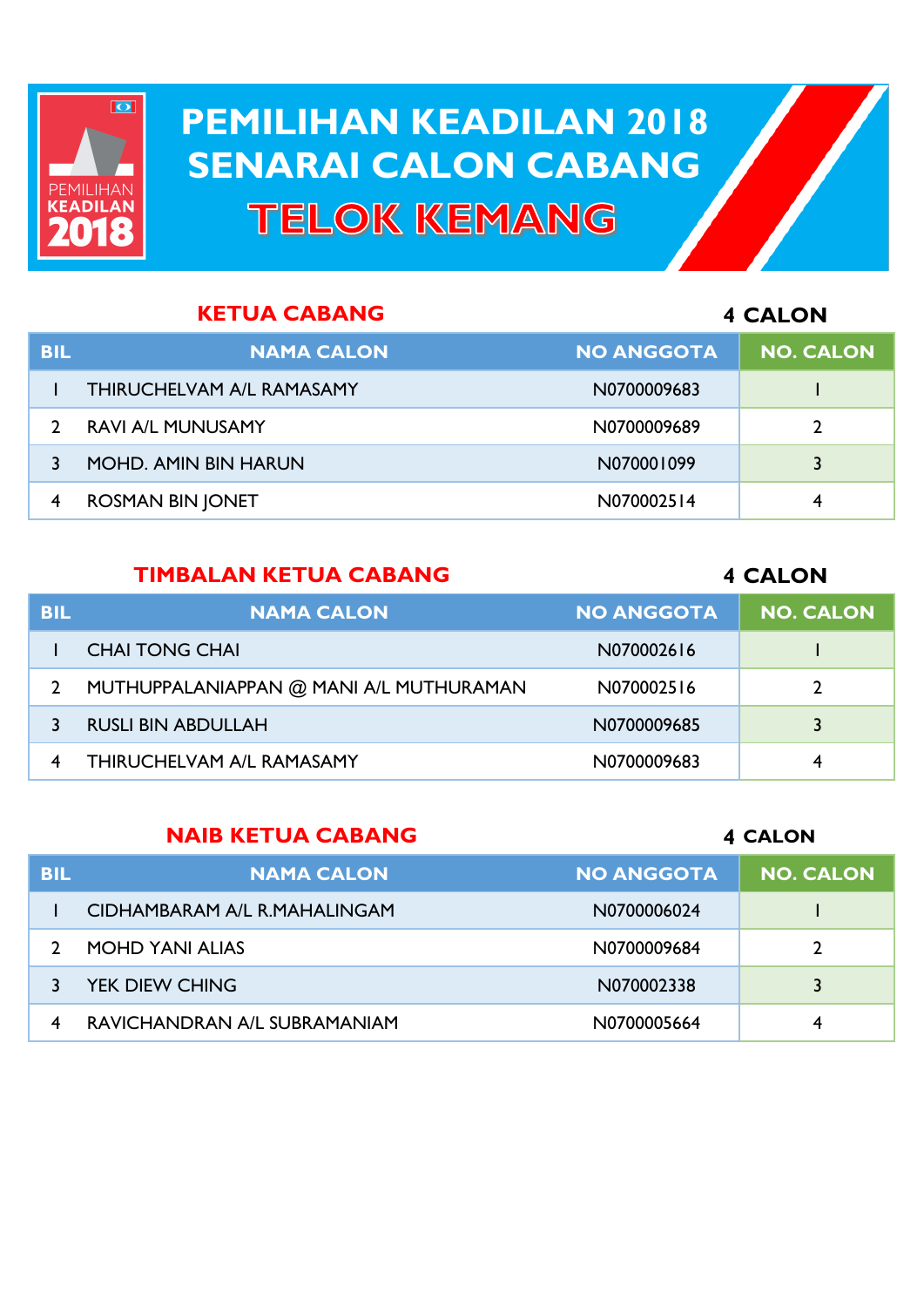# **AHLI JAWATANKUASA CABANG**

**CALON**

| <b>BIL</b>              | <b>NAMA CALON</b>                      | <b>NO ANGGOTA</b> | <b>NO. CALON</b>        |
|-------------------------|----------------------------------------|-------------------|-------------------------|
| I.                      | AHMAD RIZAL BIN KAMARUDDIN             | N0700004164       | L                       |
| $\overline{2}$          | MUHAMAD AFFANDI BIN ABDUL MALIK        | N070002329        | $\overline{2}$          |
| $\overline{\mathbf{3}}$ | MUHAMMAD SAUFI BIN MIAD                | N070000563        | $\overline{3}$          |
| 4                       | <b>KEHTU A/L KUNASEGARAN</b>           | N0700003792       | $\overline{\mathbf{4}}$ |
| 5                       | <b>ZAZALI BIN ABD LATIFF</b>           | N0700003100       | 5                       |
| 6                       | <b>LOW KHIAN CHUAN</b>                 | N070002685        | 6                       |
| $\overline{7}$          | <b>DAUD BIN DAIE</b>                   | N070001221        | $\overline{7}$          |
| 8                       | RAJASEKARAN A/L GOPALAKRISHNAN         | N070000942        | 8                       |
| 9                       | <b>MDD NORDIN B ISMAIL</b>             | N0700003119       | 9                       |
| $\overline{10}$         | ARUMUGAM A/L NARAYANAN                 | N070001354        | 10                      |
| $\mathbf{L}$            | <b>CYRIL A/L LOURDUSAMY</b>            | N0700003908       | $\mathbf{H}$            |
| 12                      | <b>ILANGOVAN A/L BALAKRISHNA</b>       | N070000794        | 2                       |
| $ 3\rangle$             | <b>GUNASEGARAN A/L KRISHNAN</b>        | N0700004050       | 3                       |
| 4                       | <b>NG YONG SAM</b>                     | N070002040        | 4                       |
| 15                      | <b>YEO TIEW BOON</b>                   | N070001066        | 15                      |
| 16                      | AHMAD FAUZI BIN ABDULLAH               | N070002926        | 16                      |
| $\overline{17}$         | RAMACHANDRAN A/L MUNIANDY              | N0700007649       | 17                      |
| 8                       | ASOOKUMARAN A/L MUTHUSAMY              | N070002517        | 18                      |
| 9                       | SRI DEWI A/P VETIVELU                  | N0700006025       | 9                       |
| 20                      | <b>MURALITHARAN A/L GOPAL</b>          | N0700003794       | 20                      |
| 21                      | <b>MOKHSIR BIN BAHARUDDIN</b>          | N0700009328       | 21                      |
| 22                      | <b>HAN AI KUANG</b>                    | N070000055        | 22                      |
| 23                      | <b>MOHD FAUZI BIN AZIZ</b>             | N070000526        | 23                      |
| 24                      | SABARUDIN BIN MARJURI                  | N0700003101       | 24                      |
| 25                      | <b>HASRIN BIN ABDUL SAMAT</b>          | N0700003138       | 25                      |
| 26                      | PANNIR SELVAM A/L KRISHNAN             | N0700005490       | 26                      |
| 27                      | <b>MOHAMAD NOR ASHRI BIN ABD MALIK</b> | N070001138        | 27                      |
| 28                      | SIVABALAN A/L SUNDARAMOORTHI           | N070000980        | 28                      |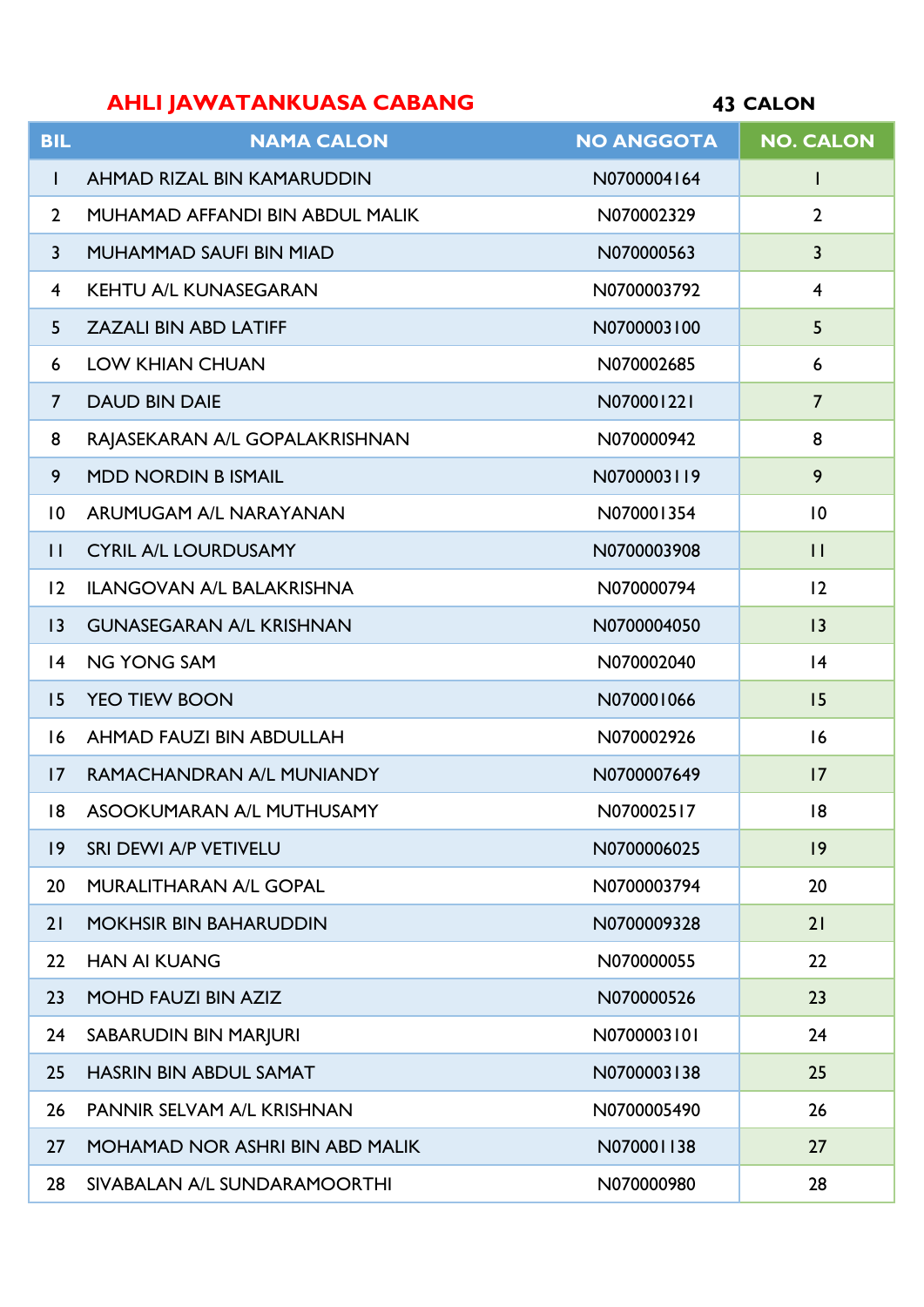| 29              | SUBRAMANIAM A/L MARATHAY       | N0700005701 | 29             |
|-----------------|--------------------------------|-------------|----------------|
| 30              | <b>OMAR BIN IBRAHIM</b>        | N0700005959 | 30             |
| 31              | <b>KALITAS A/L ARUMUGAM</b>    | N0700004876 | 31             |
| 32 <sub>2</sub> | YAP YEONG CHING                | N070001064  | 32             |
| 33              | <b>MOHD RAFIDI BIN AHMAD</b>   | N070001151  | 33             |
| 34              | <b>MOHD SUAIBU BIN BUNARI</b>  | N0700008777 | 34             |
| 35 <sub>2</sub> | <b>MALARKODI A/P MUTHU</b>     | N0700006804 | 35             |
| 36              | KHAIRULNIZAM BIN MOHAMAD       | N070000244  | 36             |
| 37              | <b>ARIDASS A/L VELU</b>        | N070002827  | 37             |
| 38              | <b>FAIZAL BIN ABDUL GHAPAR</b> | N0700004015 | 38             |
| 39              | <b>GOVENDEN A/L NADISAN</b>    | N0700003657 | 39             |
| 40              | <b>IMRAN BIN WARSONO</b>       | N0700004003 | 40             |
| 4 <sup>1</sup>  | RAJKUMAR A/L SUPRAMANIAM       | N0700005445 | 4 <sub>1</sub> |
| 42              | <b>MOHD KHARI BIN SERUS</b>    | N0700008888 | 42             |
| 43              | NORAZLISHAM BIN NORDIN         | N070000583  | 43             |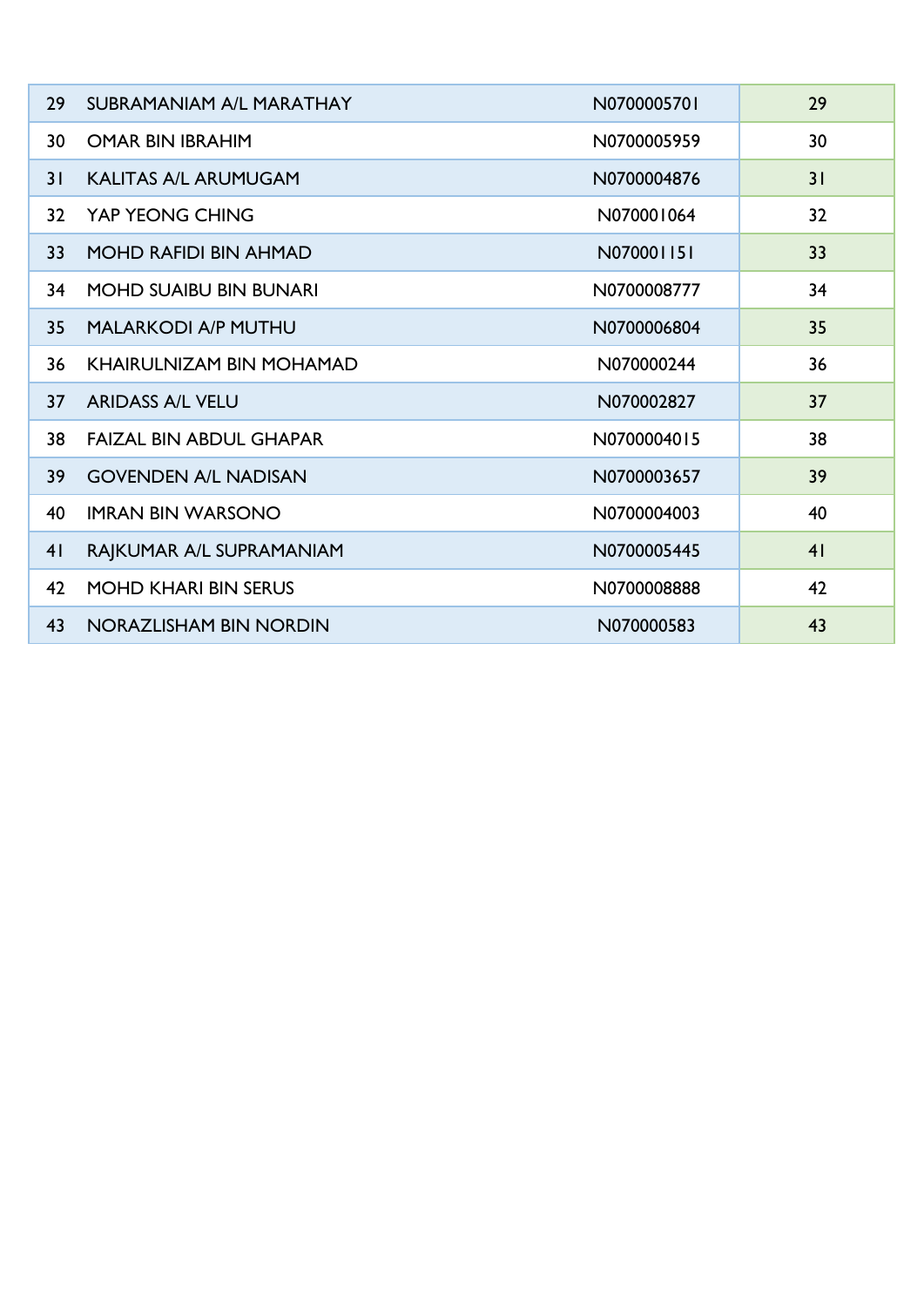### **KETUA AMK CABANG**

| TEHL | <b>NO ANGGOTA</b><br><b>NAMA CALON</b>      | NO. CALON |  |
|------|---------------------------------------------|-----------|--|
|      | <b>HOO BOON YONG</b><br>N070002617          |           |  |
|      | MOHAMED NAZIR BIN SAHUL HAMID<br>N070001139 |           |  |

## **TIMBALAN KETUA AMK CABANG**

| RII | <b>NAMA CALON!</b><br><b>NO ANGGOTA</b>       | <b>NO. CALON</b> |
|-----|-----------------------------------------------|------------------|
|     | <b>HAFIZAL BIN ALIAS</b><br>N0700004180       |                  |
|     | MUHAMAD AFFANDI BIN ABDUL MALIK<br>N070002329 |                  |

| <b>NAIB KETUA AMK CABANG</b> |                              |                   | I CALON   |
|------------------------------|------------------------------|-------------------|-----------|
| BIL                          | <b>NAMA CALON</b>            | <b>NO ANGGOTA</b> | NO. CALON |
|                              | MUHAMMAD AMMAR BIN ABD RASID | N070002619        |           |

## **AHLI JAWATANKUASA AMK CABANG**

| <b>BIL</b>      | <b>NAMA CALON</b>                          | <b>NO ANGGOTA</b> | <b>NO. CALON</b> |
|-----------------|--------------------------------------------|-------------------|------------------|
| L               | <b>THINNISH A/L SHANMUGAM</b>              | N070002195        |                  |
| $\mathbf{2}$    | <b>MOHD FAKRY BIN ISMAIL</b>               | N070002942        | $\overline{2}$   |
| $\mathbf{3}$    | <b>MOHD HAIDIR BIN SAMAH</b>               | N0700004415       | 3                |
| 4               | MOHD KHAIRUL IZWAN BIN MOHD LATIF          | N0700003099       | $\overline{4}$   |
| 5 <sup>1</sup>  | <b>FOO CHEE KIAT</b>                       | N070002990        | 5                |
| 6               | <b>ARFIZI BIN MUSTAFFA</b>                 | N070001113        | 6                |
| $\overline{7}$  | DEVANESWARAN A/L MUTHUSAMI                 | N0700005653       | $\overline{7}$   |
| 8               | <b>LEE CHEE NAM</b>                        | N0700004231       | 8                |
| 9               | <b>GUNASILAN A/L KOLANTAPYYAN</b>          | N0700004049       | 9                |
| $\overline{10}$ | MOHAMAD NOR HAZZIM SYAFFIQ BIN YUS MAZMI   | N0700004231       | $\overline{10}$  |
| $\mathbf{1}$    | <b>MUHAMMAD IZZUL FIKRI BIN MOHD RAMLI</b> | N0700004749       | $\mathbf{1}$     |
| $\overline{2}$  | PARTIBAN A/L MUTHUSAMY                     | N0700004053       | 12               |
| $\overline{13}$ | <b>SIN HONG HING</b>                       | N0700005248       | 3                |

#### **CALON**

**CALON**

**CALON**